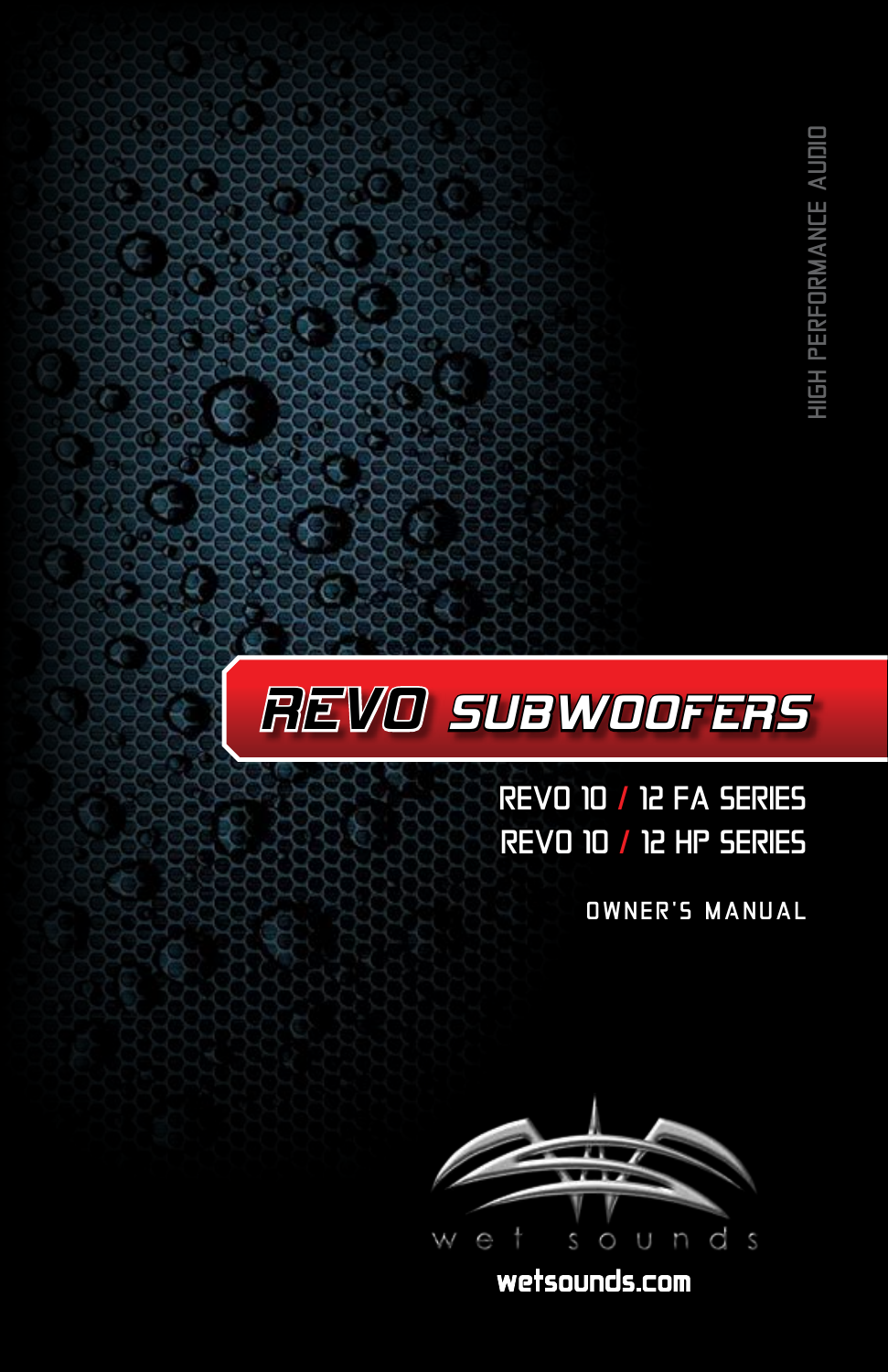# <sup>1</sup> REVO 10 / 12 FA SERIES REVO 10 / 12 HP SERIES

# **MARINE SUBWOOFERS**

# **OPTIONALLY AVAILABLE SPEAKER GRILLES**

*See wetsounds.com for more info*

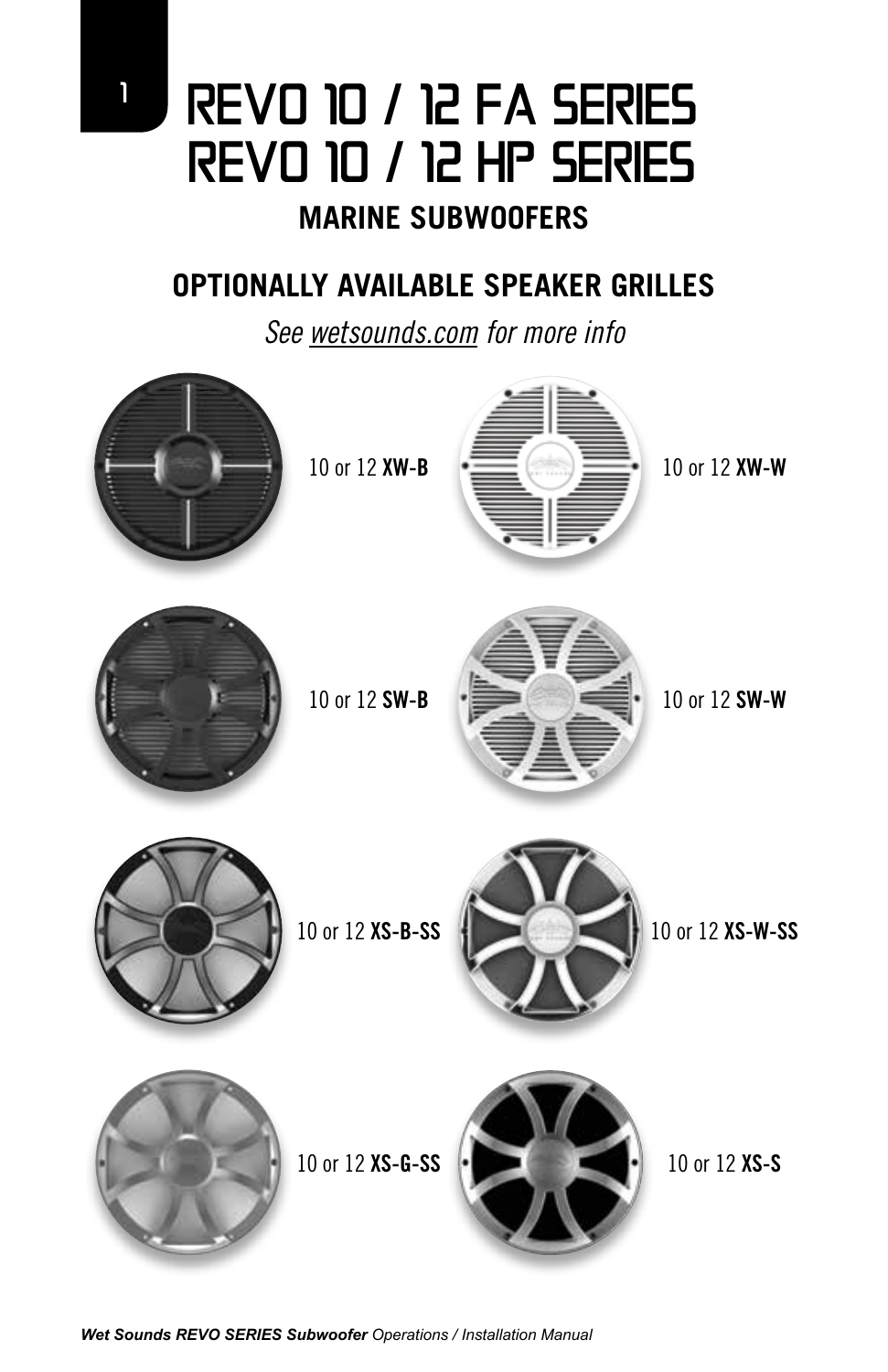### **CONGRATULATIONS! Thank You for purchasing the Wet Sounds REVO SERIES Subwoofer.**

Wet Sounds professional marine audio products represent the ultimate in high performance marine audio. Wet Sounds speakers are specifically engineered to withstand the rigorous marine environment.

The **Wet Sounds REVO Series Subwoofers** were designed to provide amazing output combined with a cutting edge style. Utilizing state of the art acoustic engineering and three dimensional computer aided design, the subwoofers represent the most advanced marine speakers in the world.

Please take a moment to read the instruction manual before starting your installation. If you have any questions or concerns, please contact you certified Wet Sounds dealer or Wet Sounds:

# **877-WET-SPKR (1-877-938-7757)** www.wetsounds.com



*Wet Sounds REVO SERIES Subwoofer Operations / Installation Manual*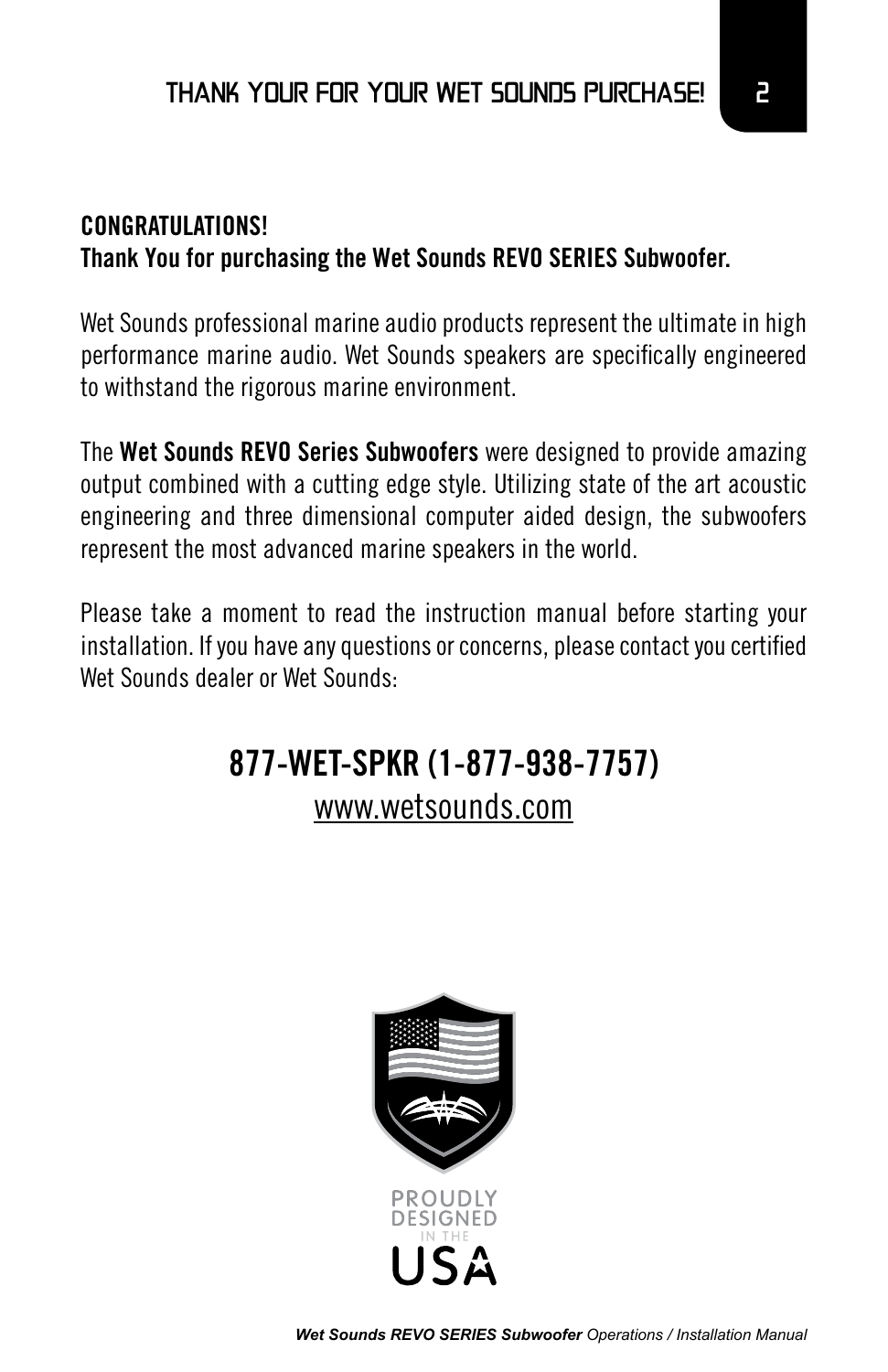### **E** INSTALLATION

#### **INSTALLATION**

Wet Sounds REVO HP marine subwoofers have been specifically engineered to produce outstanding results in both small sealed enclosures and vented enclosures. REVO FA subwoofers are optimized for use in infinite baffle (commonly called free air) installations.

As a rule, sealed enclosures provide better transient bass response than their vented counterparts, although the vented enclosures generally provide more deep bass. However, both enclosure types will work in any situation. Free Air works great in applications where it is difficult to install an enclosure.

### **PLEASE NOTE: REVO Subwoofers do not come packaged with grilles, and must be purchased separately. Please visit wetsounds.com for more info.**

### **FREE AIR**

REVO FA are the only subwoofers optimized for free air use. Please do not install any of the other woofers in free air. Free Air installations do not need a dedicated enclosure. However, the front and the back of the woofer must still be isolated from one another. If your boat has a solid panel under the driver's foot well with a large cavity behind it, this panel is a good location for a REVO FA. However, if this panel is a half wall and will not create a solid separation from front to rear, this will not be a good location for a free air woofer. When looking for a location for a free air subwoofer, make sure to consider that the area behind the woofer becomes the "box". Free Air woofers like a larger sealed area, so the larger this cavity is, the better the results.

### **SEALED ENCLOSURES**

This enclosure is made up of a totally closed, air-tight box. This type of enclosure gives excellent, tight bass response, as well as providing an effective control of loudspeaker excursion, maintaining it within reasonable limits and generally providing lower distortion and very high volume levels. If you build your own enclosure, WET SOUNDS recommends that you glue and screw all joints using enough adhesive to ensure that all joints are air-tight.



dimensions, it is suggested that you visit *For optimal sealed enclosure specifications and www.wetsounds.com for complete details.*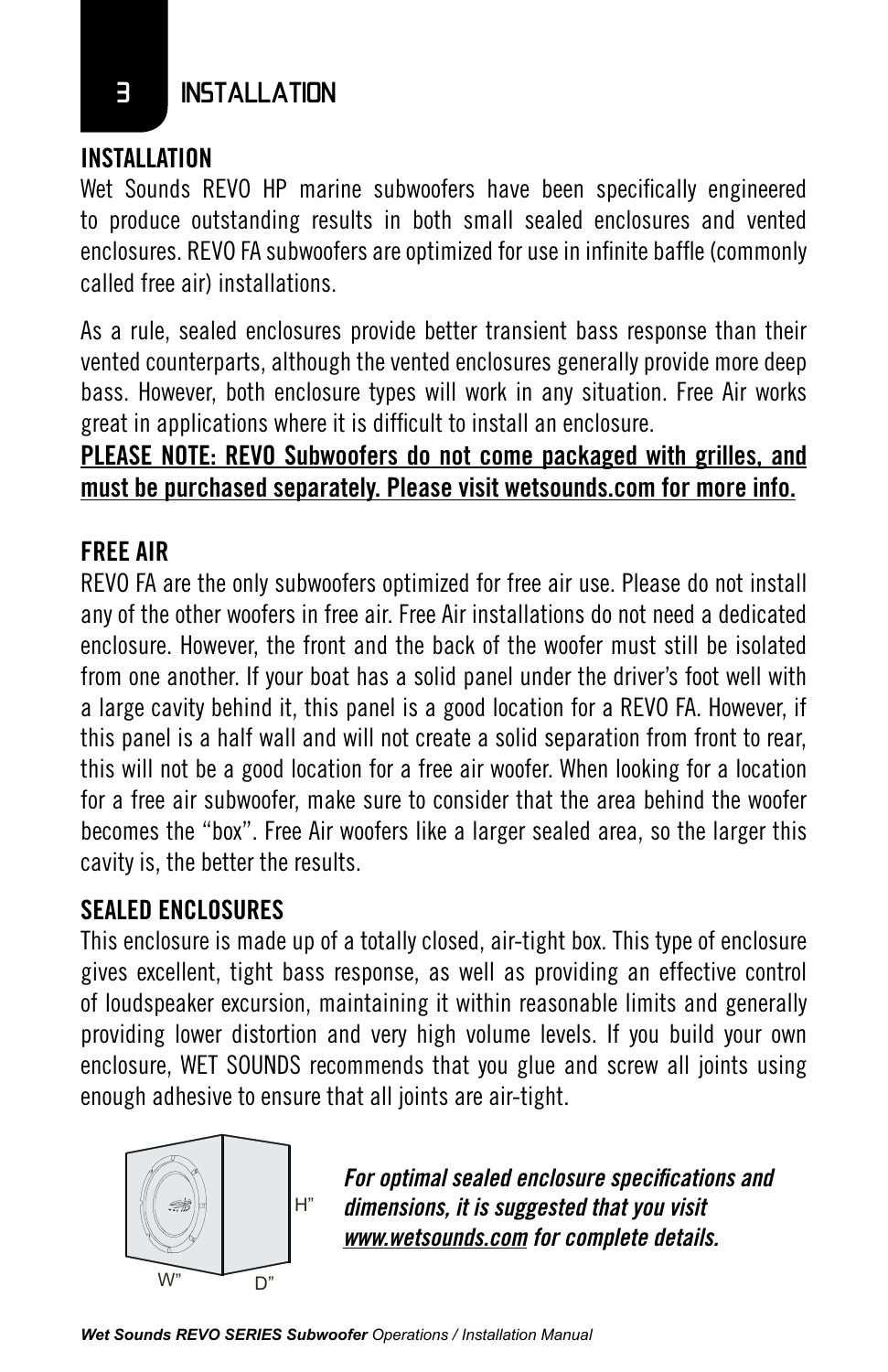#### VENTED ENCLOSURES **4**

#### **VENTED ENCLOSURES**

Vented enclosures are not air-tight and incorporate an additional opening known as a port or vent, which is generally fabricated from either plastic or cardboard tubing. The port augments the sound coming out of the woofer and is in most cases capable of going lower in frequency than the same woofer in a sealed box. Even though vented enclosures are not air-tight, you should follow the same procedure as with sealed boxes and glue and screw together all joints. Below you will find drawings for a vented enclosure. In the special case of SEALED enclosures, volumes greater or smaller than specified can be chosen, with different results. Smaller enclosures lead to a more enhanced response and higher power handling whereas larger ones exhibit better transient and more extended response.



*For optimal vented/ported enclosure specifications, it is suggested that you visit www.wetsounds.com for complete details.*

#### **ENCLOSURE CONSTRUCTION**

For best performance the walls of the enclosure should be rigid and not vibrate as a result of the internal pressures generated by the loudspeakers. WET SOUNDS recommends constructing enclosures from a marine grade plywood like Birch with a minimum thickness of 3/4". In larger enclosures over 1 cubic foot, internal bracing that joins opposite walls can be incorporated and the final enclosure should be as rigid as possible. All joints should be glued and fastened with screws. Additionally, internal joints can be covered with a small bead of silicone adhesive to ensure that the enclosure is completely air-tight. Drivers should be fastened to the enclosure with self-threading screws with adequate length and diameter, utilizing all the mounting holes in the frame. To avoid air leakage, a foam rubber gasket or similar sealing method should be applied between the loudspeaker and the enclosure. The external surface of the enclosure may be painted or fabric-covered, to suit the consumer. Since low frequency sounds are not directional, subwoofer enclosures can generally be placed anywhere within the boat, without compromising stereo imaging. However, different placement locations of subwoofer enclosures can sometimes influence the overall quality of bass/midbass response, so you may wish to experiment with various mounting locations before permanently mounting the woofer.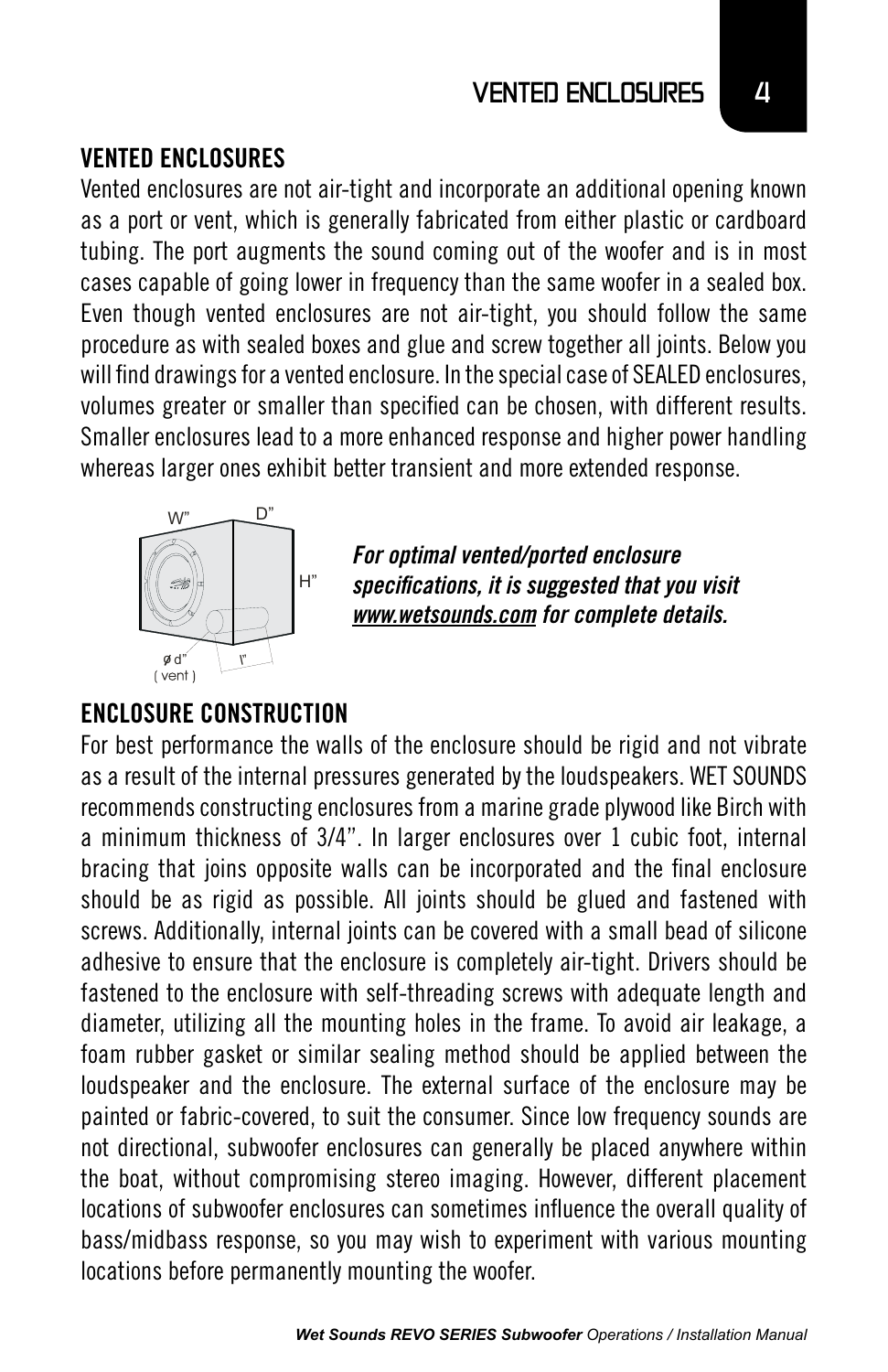# **REVO 10 FA S2/S4**

*10 inch marine Free Air subwoofer*

| Impedance              | Single 2 or 4 Ohms |
|------------------------|--------------------|
| Resistance             | 1.8/3.9 Ohms       |
| Sd                     | 383.6 cm2          |
| Xmax                   | $10.8/11.0$ mm     |
| Mms(g)                 | 119.3/129.3        |
| <b>Voice Coil Size</b> | 2.0 inches         |
| Fs                     | 45 Hz              |
| Vas                    | 22/20.5 liters     |
| Qms                    | 3.80/4.0           |
| Qes                    | 0.79/.75           |
| Qts                    | 0.65/0.63          |
| $BI(T*m)$              | 8.8/13.8           |
| Le                     | $1.3/3.9$ mH       |
| SPL                    | 85.9/85.8 dB       |
| <b>RMS Power</b>       | 300 watts          |
| Peak Power             | 600 watts          |

#### **REVO 12 FA S2/S4** *12 inch marine Free Air subwoofer*

| Impedance              | Single 2 or 4 Ohms |
|------------------------|--------------------|
| Resistance             | $1.8/3.6$ ohms     |
| Sd                     | 383.6 cm2          |
| Xmax                   | $11.9$ mm          |
| Mms(g)                 | 176.3/171.3        |
| <b>Voice Coil Size</b> | 2.5 inches         |
| Fs                     | 35 Hz              |
| Vas                    | 40/41.5 liters     |
| Qms                    | 3.80               |
| 0es                    | 0.75/1             |
| Qts                    | 0.62/0.80          |
| $BI(T*m)$              | 9.7/11.9           |
| l e                    | $0.8/1.4$ mH       |
| SPL                    | 85.5/85.1 dB       |
| <b>RMS Power</b>       | 400 watts          |
| Peak Power             | 800 watts          |
|                        |                    |

# **REVO 10 HP S4**

*10 inch marine Subwoofer*

| Impedance              | Single 4 Ohms    |
|------------------------|------------------|
| Resistance             | 3.8 Ohms         |
| Sd                     | 383.6 cm2        |
| Xmax                   | $11.9$ mm        |
| Mms (g)                | 159.3            |
| <b>Voice Coil Size</b> | 2.5 inches       |
| Fs                     | 40 Hz            |
| Vas                    | 20 liters        |
| Qms                    | 3.80             |
| Qes                    | 0.54             |
| Qts                    | 0.48             |
| BI (T*m)               | 16.8             |
| l e                    | $3.6 \text{ mH}$ |
| SPI                    | 85.7 dB          |
| <b>RMS Power</b>       | 400 watts        |
| Peak Power             | 800 watts        |
|                        |                  |

# **REVO 12 FA S2/S4**

*12 inch marine Subwoofer*

| Impedance        | Single 4 Ohms    |
|------------------|------------------|
| Resistance       | 3.8 ohms         |
| Sd               | 90.9 cm2         |
| Xmax             | $1.9 \text{ mm}$ |
| Mms (g)          | 206.3            |
| Voice Coil Size  | 2.5 inches       |
| Fs               | 30 Hz            |
| Vas              | 46.5 liters      |
| Qms              | 3.80             |
| Qes              | 0.51             |
| Qts              | 0.45             |
| $BI(T*m)$        | 17.3             |
| l e              | $3.6 \text{ mH}$ |
| SPL              | 85.8 dB          |
| <b>RMS Power</b> | 500 watts        |
| Peak Power       | 1000 watts       |
|                  |                  |

5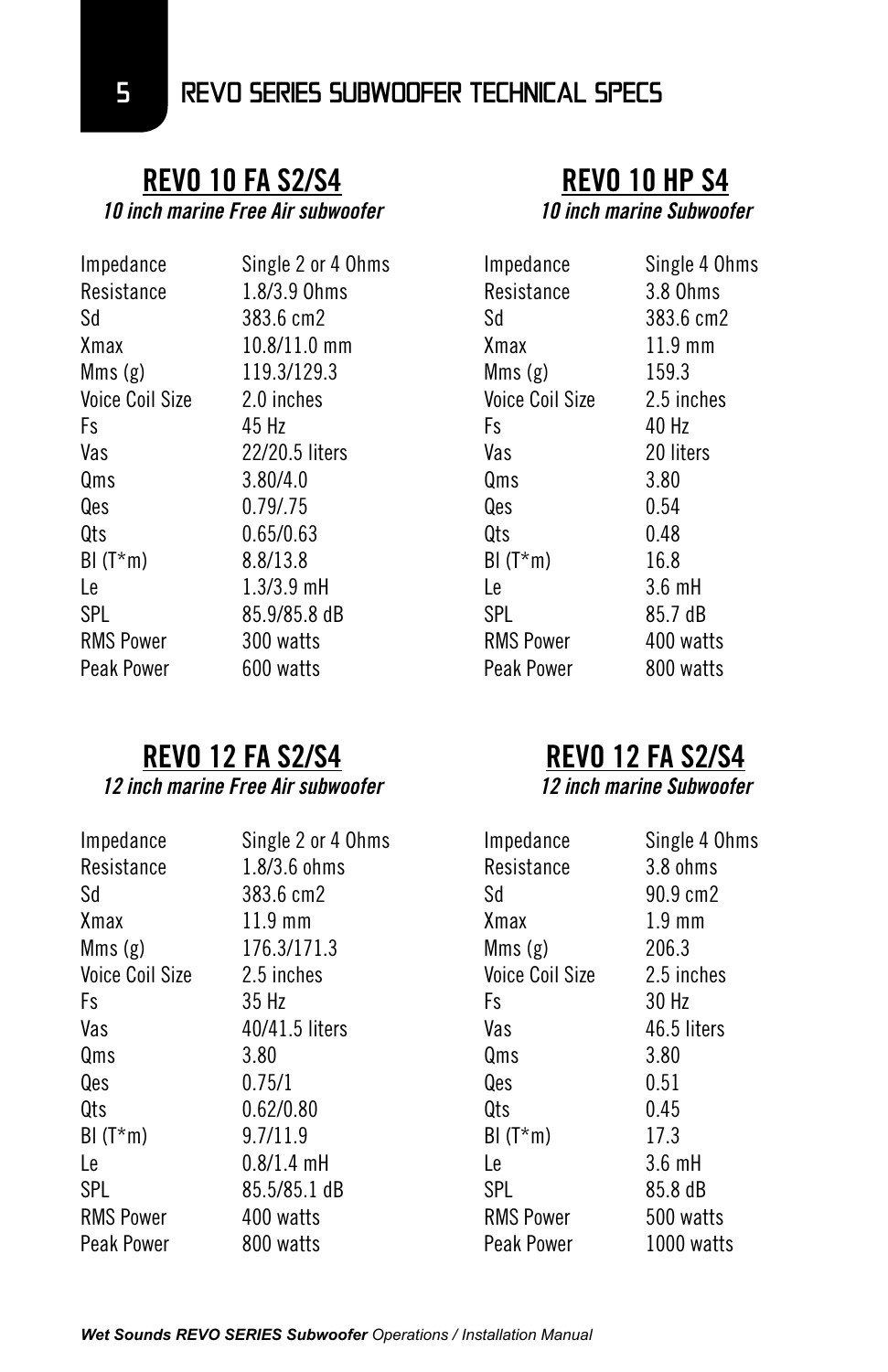#### REVO 10 FA/HP





#### **REVO12 FA/HP**



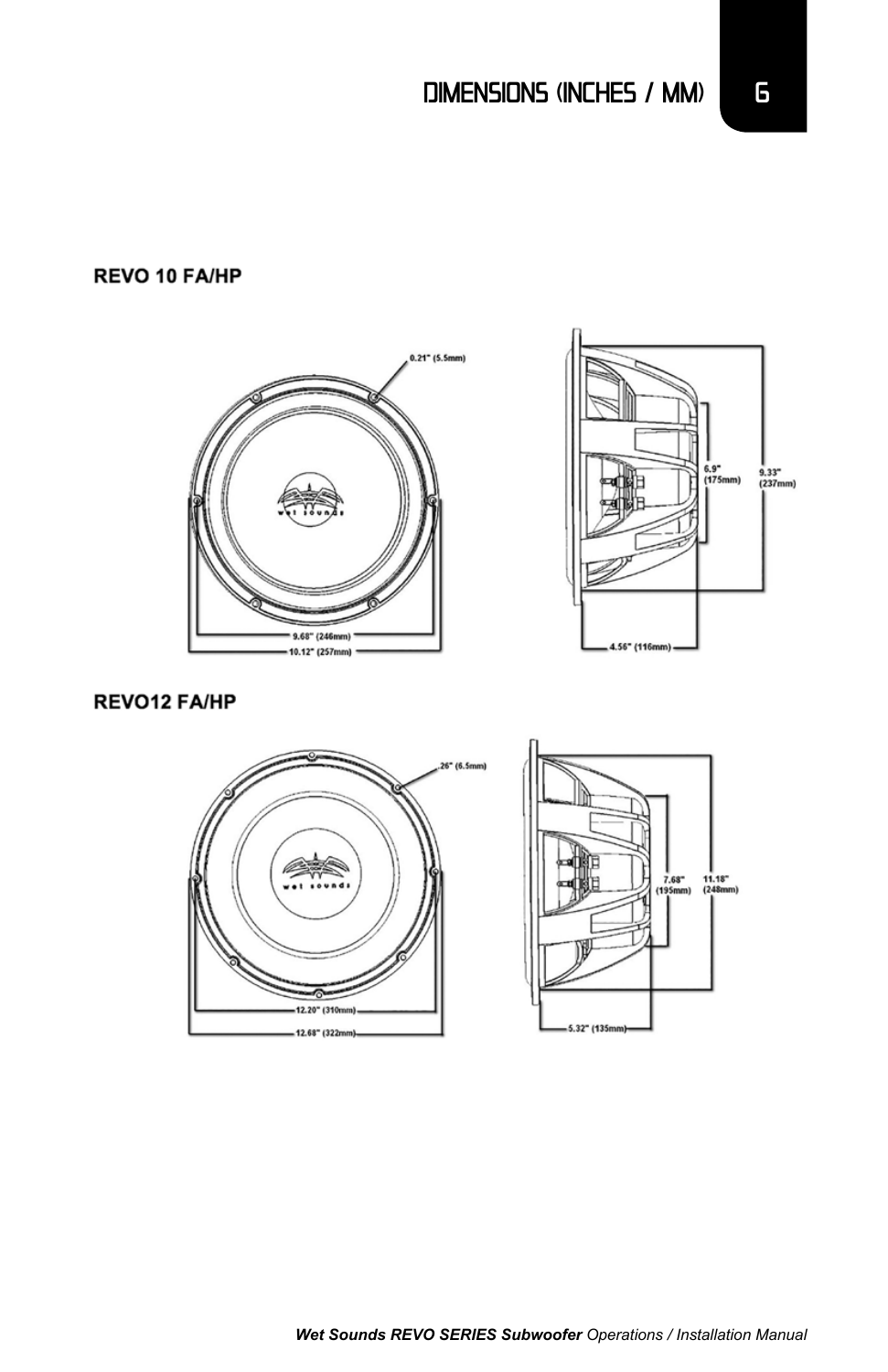7 LIMITED WARRANTY

## **WHAT THIS WARRANTY COVERS**

This is a "limited" warranty. This warranty covers any defect in materials and workmanship. This warranty only covers the original purchaser and is not transferable. This warranty is also only valid if the original purchase was made from an authorized Wet Sounds TM dealer.

# **HOW LONG COVERAGE LASTS**

This warranty extends for 2 years from the date of purchase. It is recommended to REGISTER your warranty online within 45 days of purchase at www. wetsounds.com – click on "warranty registration".

### **WHAT IS NOT COVERED**

This warranty does not cover fading or discoloration caused by exposure to sunlight or chemicals such as ammonia, household bleach, or any cleaning material that contains abrasive substances. Wet Sounds, Inc. does not cover the expense for removal or reinstallation. Additionally, shipping TO Wet Sounds, Inc. must be paid for by the purchaser. This warranty is void and inapplicable if Wet Sounds deems that the product was abused or misused; including but not limited to damage caused by accident, mishandling, improper installation, removing the inline fuse on the power connection, negligence, normal wear and tear, excessive water or heat damage, freight/shipping damage, or products that have been disassembled by anyone other than Wet Sounds technical staff. Wet Sounds will not be responsible for any incidental or consequential damages, except to the extent provided (or prohibited) by applicable law. This warranty gives you specific rights, and you may also have other rights which vary from state to state.

### **WHAT WET SOUNDS, INC. WILL DO**

Wet Sounds, Inc. will repair any part of your product that proves to be defective in materials or workmanship. In the event repair is not possible, Wet Sounds will replace the product in question. If it is deemed necessary Wet Sounds, Inc. will either replace the entire product with a refurbished unit or it will be replaced with a model that is similar in price if that model is no longer available. Labor costs and materials needed to complete this service will be at No Charge to the purchaser. Additionally, return shipping FROM Wet Sounds, Inc. to the purchaser will be paid for by Wet Sounds.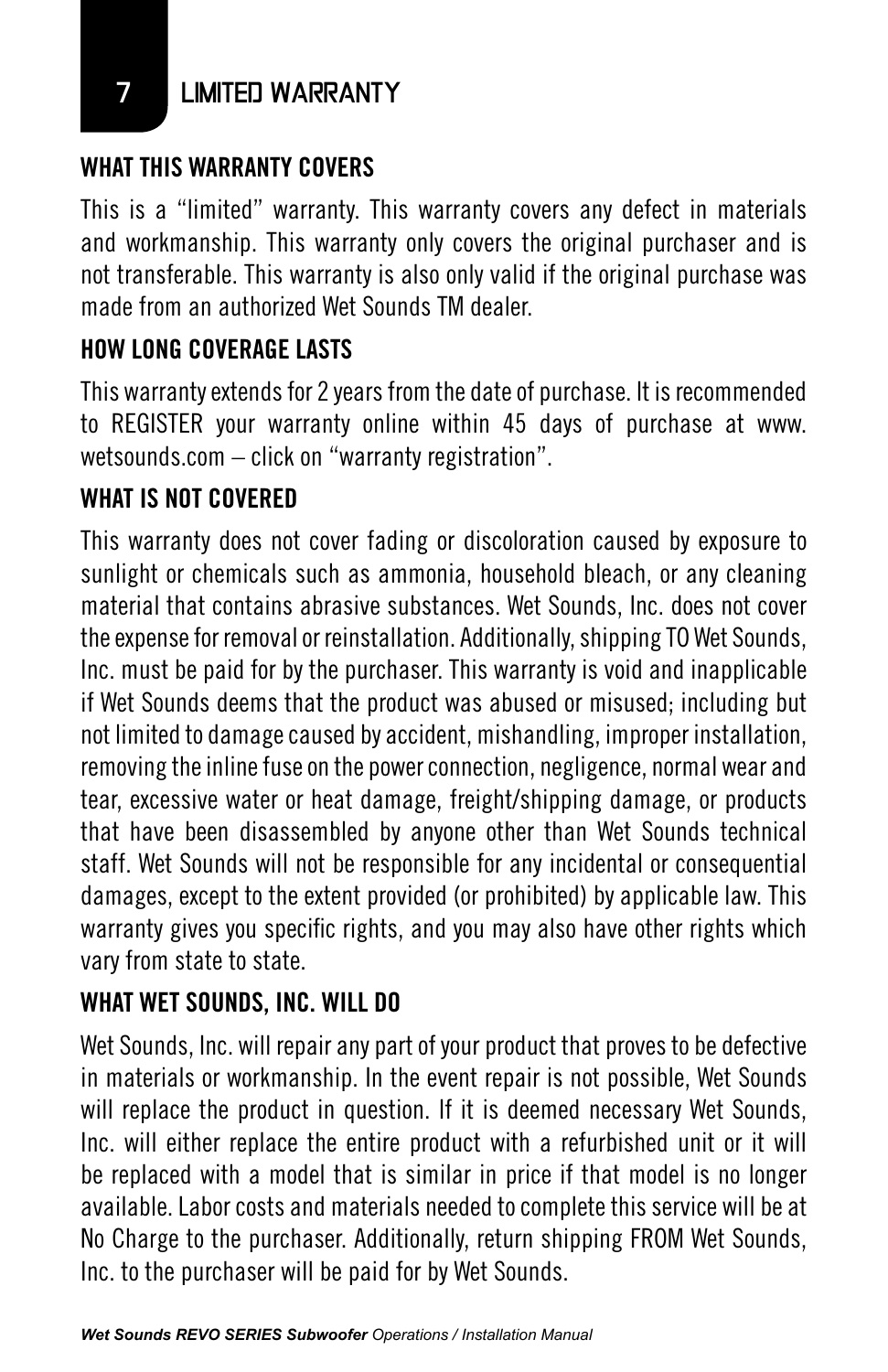#### **HOW TO GET SERVICE**

Contact Wet Sounds, Inc. either by phone (877-938-7757) or by email (warranty@ wetsounds.com). A service representative will assist you in confirming that the problem you are experiencing is caused by a defective product and if that product is covered under warranty. The service representative will issue you a Return Manufacturer's Authorization (RMA) and other details to obtain service for your product.

#### **DO NOT RETURN YOUR PRODUCT WITHOUT THE PROPER RETURN AUTHORIZATION (RMA)!**

#### **INTERNET WARNING**

Wet Sounds, Inc. products sold on any non-authorized web site or internet auction site are void of any and all manufacturer's warranty. Please contact Wet Sounds (877-938-7757) or visit our website (www.wetsounds.com) for a list of authorized online sellers or to find an authorized installing retailer near you.

> www.wetsounds.com 877-938-7757

*WET SOUNDS INC.*

10621 S Sam Houston PKWY W • Suite 100 Houston, Texas 77071 USA